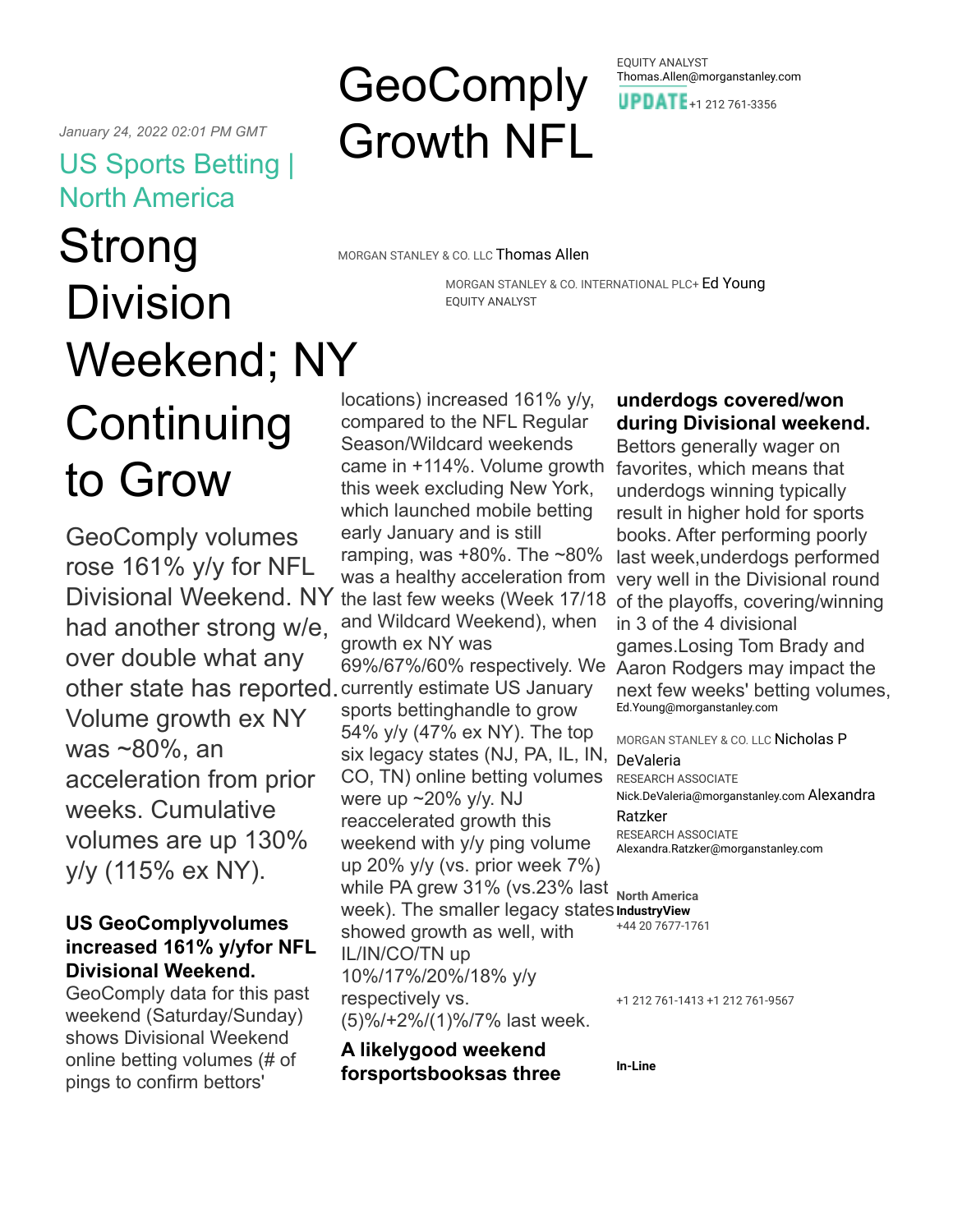forward. In its third weekend, NY recorded ~20.0m GeoComply pings,up another 14% w/w from 17.5m during its second weekend. The market likely benefitted from BetMGM's first weekend, which means it could keep growing with 4 other operators set to launch in the coming weeks. CT pings recently peaked in its 2nd weekend, but TN continued to ramp.

Morgan Stanley doesand seeksto do business with companiescovered in Morgan Stanley Research. Asa result, investorsshould beawarethat thefirm mayhavea conflict of interest thatcould affect the objectivity of Morgan Stanley Research. Investorsshould consider Morgan Stanley Researchas onlya singlefactor in making their investment decision. Foranalystcertification and other important disclosures, refer to the Disclosure Section, located at the end of this report. += Analystsemployed bynon-U.S.affiliatesarenot registered with FINRA,

maynot beassociated persons of thememberand maynot besubject to FINRA restrictions oncommunications witha subjectcompany, public appearancesand trading securitiesheld bya research analystaccount.

1

though there are still favorites and large city teams involved.

**Solid third weekend of New York mobilesports betting, GeoComply ping volumes were ~20m**. The mobile sports betting market continues to ramp in NY and show it will likely be one of the biggest markets moving

**Charts** 

**UPDATE** 

Exhibit 1: GeoComply data shows NFL Divisional Weekend US sports betting volumes were up 161% y/y, 80% ex NY volumes; Top 6legacy states (NJ, PA, IL, IN, CO, TN) were up 20%

GeoComply Txn'sWk1 Week 2 Week 3 Week 4 Week 5 Week 7 Week 10 Week 10 Week 12 Week 12 Week 12 Week 14 Week 15 Week 15 Week 15 Week 15 Week 15 Week 15 Week 15 Week 15 Week 15 Week 15 Week 16 Week 17 Week 10 Week 17 Week 10 **Growth (Wk 16) Y/Y Growth (Wk 17) Y/Y Growth (Wk 18)\* Y/Y Growth (Wildcard) Y/Y Growth (Division)** NJ Sec 2333,044 2450,352 2,444,447 2,350,891 2,439,885 2,522,112 2,877,889 2,759,882 2,539,894 2,897,289 2,539,400 2,573,883 2,532,880 2,573,883 2,58,094 2,578,480 2,635,000 2,578,094 2,58,000 2,578,094 2,58,000 2,58,000 2,58 3,708,138 3,889,639 4,178,388 12% 22% 16% 23% 38% 38% 30% 26% 22% 15% 13% 9% 19% 24% 15% 10% 6% 2% 14% 20%**Total 5,947,801 6,157,485 5,981,728 5,858,158 6,261,114 6,408,151 6,730,410 6,349,126 5,934,460 5,953,312 5,807,208 6,025,930 5,908,395 5,974,084 6,149,378 6,133,534 6,478,668 6,496,330 6,930,175 7,438,372 12% 22% 18% 22% 34% 36% 28% 31% 28% 25% 20% 16% 21% 22% 14% -2% 6% 7% 4% 16%**PA Sat 2,700,653 2,785,330 2,780,175 2,772,720 2,917,654 3,212,541 3,650,74 2,810,072 2,880,743 2,880,031 2,880,203,041,000 2,818,703 2,880,000 3,000,001 3,51,2775,000,000 4,778,000 4,780,000 4,780,000 4,780,000 4,780,000 4,7 3,942,728 4,439,300 4,45,003 44% 35% 29% 40% 47% 49% 37% 40% 37% 37% 40% 37% 37% 40% 37% 37% 40% 37% 37% 37% 40% 37% 37% 40% 37% 37% 47% 37% 47% 37% 47% 37% 47% 37% 47% 47% 47% 47% 47% 47% 37% 47% 37% 47% 37% 47% 37% 47% 4 Sat 1,137,693 1,114,805 1,202,599 1,221,886 1,112,331 1,162,784 1,435,404 1,314,643 1,184,567 1,272,635 1,276,140 1,326,004 1,270,143 1,108,193 1,217,620 1,160,460 1,402,125 1,491,665 1,570,976 1,779,139 47% 52% 50% 47% 33% 40% 41% 51% 47% 50% 45% 34% 37% 12% 11% -18% 9% 16% -16% 14%Sun 1,926,581 1,964,019 1,985,063 1,944,737 1,985,475 1,981,636 2,042,069 1,795,113 1,654,930 1,641,615 1,698,677 1,670,995 1,859,826 1,857,968 1,844,577 2,021,759 2,173,195 2,082,521 2,166,367 2,379,773 57% 44% 36% 40% 52% 38% 26% 26% 16% 12% 17% 4% 24% 16% 7% 18% 6% 2% 4% 8%**Total 3,064,274 3,078,824 3,187,662 3,166,623 3,097,806 3,144,420 3,477,473 3,109,756 2,839,497 2,914,250 2,974,817 2,996,999 3,129,969 2,966,161 3,062,197 3,182,219 3,575,320 3,574,186 3,737,343 4,158,912 53% 47% 41% 42% 45% 39% 31% 36% 28% 26% 28% 15% 29% 14% 9% 2% 7% 7% -5% 10%**IN Sat 820,226 837,679 850,666 905,701 802,037 857,436 993,556 1,006,638 895,683 911,555 910,870 1,043,491 938,257 818,030 919,355 796,438 967,359 972,699 1,106,465 1,216,415 38% 59% 54% 63% 40% 66% 49% 71% 57% 55% 35% 40% 43% 24% 24% -18% 5% 5% -11% 19%Sun 1,241,747 1,302,521 1,299,954 1,275,707 1,292,128 1,315,638 1,395,326 1,268,839 1,152,189 1,193,122 1,207,992 1,255,539 1,303,788 1,328,057 1,340,894 1,440,034 1,427,581 1,350,124 1,427,060 1,566,588 31% 40% 35% 41% 52% 50% 44% 51% 28% 22% 30% 30% 30% 30% 30% 10% 14% 15% 15% 4000 2,100,000 2,100,000 2,100,000 2,200,000 2,200,000 2,200,000 2,200,000 2,200,000 2,200,000 2,200,000 2,200,000 2,200,000 2,200,000 2,200,000 2,200, San 535,005 545,382 540,388 520,871 546,467 588,850 553,154 538,550 552,160 541,037 527400 538,001 468,430 530,203 667,337 685,539 4956 495 495 539,289 580,500 588,590 588,590 588,590 588,590 588,500 588,500 588,500 588,50 28% 10% 0% 12% 21% 0% 10% 0% 10% 0% 10% 0% 12% 22%Total 1,420,217 1,485,298 1,505,020 1,444,733 1,408,634 1,475,130 1,468,750 1,458,700 1,535,000 1,535,800 1,535,800 1,535,800 1,535,800 1,535,800 1,535,750 1,535,750 1,585, Sex 802,823 900,407 927,333 984,901 923,271 033442 1,045,920 928,279 929,974 935,756 700,928 886,205 945,162 938,105 928,103 928 928,102 938,102 938,102 938,102 938,102 938,102 938,102 938,102 938,102 938,102 938,102 938,1 NA NA NA 2075, 61% 58% 28% 29% 39% 29% 29% 29% 20% 10% 1% 1% 1% 1% 10% 10% 10% 22,140,799 2,144,799 2,144,799 2,140,799 2,27,889 2,447,789 2,287,848 2,087,239 2,214,995 2,087,288 1,820,188 1,820,188 1,820,188 2,014,788 2,2 Sat 1,985,854 2,185,871 2,115,119 2,097,757 2,086,202 2,112,762 2,285,513 2,394,559 2,180,208,999 2,170,373 2,280,398 2,178,599 2,100,355 2,178,202,22,280,000 2,252,202 2,580,000 2,430,273,280,000 2,430,273,280,000 2,430,2 NA NA NA NA NA NA NA NA NA NA NA NA NA NA NA NA NA NA NA NA **Total 4,444,123 4,426,598 4,778,563 4,615,183 4,722,933 4,712,407 4,898,806 4,812,799 4,289,451 4,584,605 4,533,581 4,739,781 4,749,597 4,458,871 4,689,234 4,637,029 5,045,799 4,857,050 5,237,401 5,575,135 NA NA NA NA NA NA NA NA NA NA NA NA NA NA NA NA NA NA NA NA** VA See 885,582883,588823,588823,57889,2577.809,8881,150,289 1,101,085891,108,941,025,1081,009,000 1,111,679 1,025,8387151,073,839,788,788,11,000,065 1,1,0001,000,00011,000,00011,000,00011,000,0001,000,0001,000,0001,000,0001,0 NA NA NA NA NA NA NA NA NA NA NA NA NA NA NA **Total 2,234,734 2,355,228 2,350,339 2,336,350 2,452,794 2,572,094 2,788,763 2,611,640 2,390,590 2,416,916 2,389,525 2,513,565 2,483,460 2,512,644 2,554,088 2,364,479 2,812,789 2,888,078 3,123,126 3,480,183 NA NA NA NA NA NA NA NA NA NA NA NA NA NA NA NA NA NA NA NA** AZ Sex 1,505,945 1,505,130 1,480,668 1,460,545 1,442,505 1,528 1,528,157,757 140,528 1,500,58 1,520,448 1,492,585 1,183,586 1,283,685 1,183,586 1,183,585 1,183,586 1,183,586 1,183,586 1,183,586 1,183,586 1,283,586 1,283,586 2 NA NA NA NA NA NA NA NA NA NA NA NA NA NA NA NA NA NA NA **Total 3,718,167 4,282,162 4,173,184 3,994,462 3,942,464 3,965,176 4,376,708 3,656,927 3,653,869 3,457,345 3,179,983 3,455,349 3,238,960 3,243,898 3,061,422 2,993,830 3,182,383 3,264,587 3,528,629 3,907,194 NA NA NA NA NA NA NA NA NA NA NA NA NA NA NA NA NA NA NA NA** CT Sat 25,699 443,617 454,098 395,307 394,253 382,183 417,265 382,417 348,412 375,357 365,953 393,243 402,869 489,919 537,361 NA NA NA NA NA NA NA NA NA NA NA NA NA NA NA NA NA NA NA NASun 33,894 602,070 600,404 533,209 506,011 501,259 530,930 523,777 535,784 526,839 580,596 560,409 568,203 665,437 602,912 NA NA NA NA NA NA NA NA NA NA NA NA NA NA NA NA NA NA NA NA**Total 0 0 0 0 0 59,593 1,045,687 1,054,502 928,516 900,264 883,442 948,195 906,194 884,196 902,196 946,549 953,652 971,072 1,155,356 1,140,273 NA NA NA NA NA NA NA NA NA NA NA NA NA NA NA NA NA NA NA NA** NY Sat 4,692,844 7,286,816 8,627,682 NA NA NASun 9,575,353 10,176,428 11,332,814 NA NA NA **Total 14,268,197 17,463,244 19,960,496 NA NA NA**Other States Sat 1,095,300 1,079,324 1,153,564 1,200,453 1,133,325 1,165,755 1,235,581 1,236,335 1,168,129 1,192,115 1,200,306 1,266,123 1,193,370 988,455 1,062,240 815,337 1,124,744 1,108,601 1,315,468 1,495,423 193% 201% 180% 189% 178% 184% 154% 180% 194% 193% 186% 194% 174% 126% 57% 17% 36% 35% 17% 49%Sun 1,507,686 1,518,500 1,504,955 1,522,239 1,598,970 1,542,792 1,615,225 1,483,988 1,437,452 1,459,041 1,436,604 1,493,285 1,462,364 1,517,319 1,462,001 1,417,939 1,523,973 1,470,103 1,617,536 1,848,584 172% 155% 138% 154% 169% 166% 147% 160% 136% 132% 138% 144% 138% 141% 84% 69% 48% 43% 45% 49%**Total 2,602,986 2,597,824 2,658,519 2,722,692 2,732,295 2,708,547 2,850,806 2,720,323 2,605,581 2,651,156 2,636,910 2,759,408 2,655,734 2,505,774 2,524,241 2,233,276 2,648,717 2,578,704 2,933,004 3,344,007 180% 172% 154% 168% 173% 173% 150% 169% 159% 156% 157% 165% 153% 135% 71% 45% 43% 39% 31% 49%**Legacy States (Excl. TN, MI, VA, AZ) Sat 7,527,121 7,781,234 7,826,269 7,801,556 7,792,837 8,066,433 9,049,020 8,703,842 7,957,481 8,243,307 8,142,940 8,658,361 8,082,933 7,415,728 7,968,375 7,547,210 8,646,698 8,865,593 9,897,525 10,631,733 34% 41% 39% 38% 42% 49% 38% 52% 49% 50% 42% 39% 37% 24% 18% -14% 12% 15% -5% 19%Sun 11,683,553 12,067,260 11,628,566 11,514,391 12,358,040 12,432,474 12,418,765 11,455,076 10,709,829 10,551,268 10,572,480 10,631,537 11,065,167 11,410,807 11,233,172 12,199,064 12,392,854 11,895,993 12,943,625 13,750,454 32% 35% 26% 35% 49% 48% 34% 36% 26% 20% 20% 17% 29% 28% 18% 20% 13% 8% 18% 20%**Total 19,210,674 19,848,494 19,454,835 19,315,947 20,150,877 20,498,907 21,467,785 20,158,918 18,667,310 18,794,575 18,715,420 19,289,898 19,148,100 18,826,535 19,201,547 19,746,274 21,039,552 20,761,586 22,841,150 24,382,187 33% 37% 31% 36% 46% 48% 36% 43% 35% 31% 29% 26% 32% 27% 18% 4% 12% 11% 7% 20%**Top 6 Legacy States (Excl. MI, VA, AZ) SE AND INSOLUTION TELEVIN NUMBER TRANSVERS TELEVINDUS TELEVINDUS TELEVINDUS TELEVINDUS TELEVINDUS TELEVINDUS TELEVINDUS TELEVINDUS TELEVINDUS TELEVINDUS TELEVINDUS TELEVINDUS TELEVINDUS TELEVINDUS TELEVINDUS TELEVINDUS TEL States SE TRANSMENT MARKEN TRANSMENT RANDER MARKEN MARKEN MARKEN MARKEN MARKEN MARKEN MARKEN MARKEN MARKEN MARKEN MARKEN MARKEN MARKEN MARKEN MARKEN MARKEN MARKEN MARKEN MARKEN MARKEN MARKEN MARKEN MARKEN MARKEN MARKEN MARKEN MAR **116% 110% 102% 100% 107% 96% 80% 58% 69% 131% 128% 161%**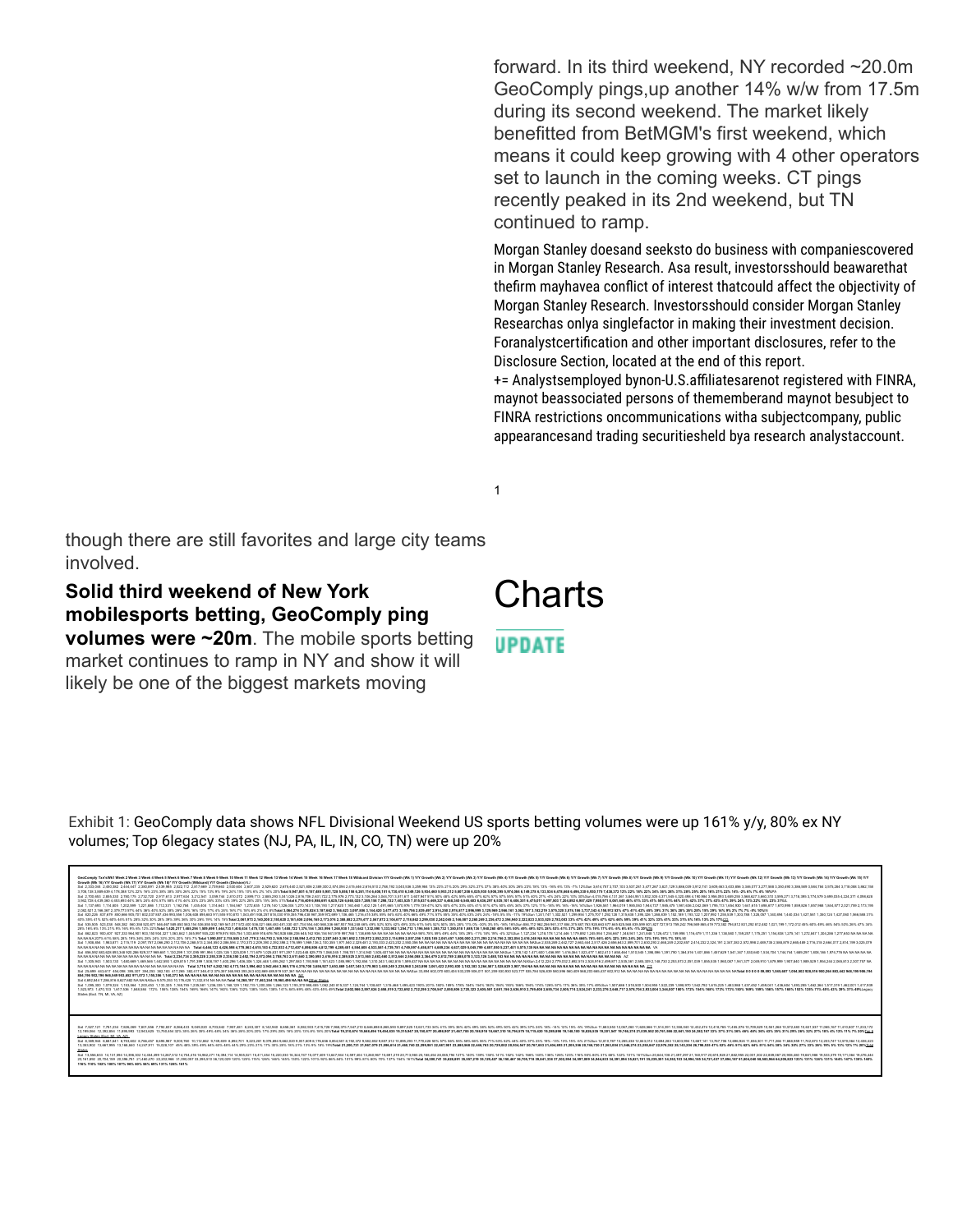Source: GeoComply, Morgan Stanley Research

Exhibit 2: The 2021 sports calendar reflects a more normalized schedule similar to 2019, while COVID impacted the 2020 calendar ٦

| Start/End Jan Feb Mar April May June July Aug Sept Oct Nov Dec                                                                                   |  |
|--------------------------------------------------------------------------------------------------------------------------------------------------|--|
| 2019<br>MLB 3/20/19 10/30/19 NBA 6/13/19 10/22/19 NCAAB 4/8/19 11/5/19 NFL 2/3/19 9/5/19 NCAAF 1/7/20<br>8/24/19<br>NHL 6/12/19 10/2/19          |  |
| 2020<br>MLB 7/23/20 10/27/20 NBA 3/11/20 7/30/20 10/13/20 12/22/20 NCAAB 3/12/20 11/25/20 NFL 2/2/20 9/10/20<br>NCAAF 1/13/20 9/3/20 NHL 9/28/20 |  |
| 2021<br>MLB 4/1/21 11/3/21 NBA 7/20/21 10/19/21 NCAAB 4/5/21 11/9/21 NFL 2/7/21 9/9/21 NCAAF 1/11/21<br>8/28/21<br>NHL 1/13/21 7/7/21 10/12/21   |  |
| 2022<br>MLB 3/31/22 TBD NBA 6/19/22 TBD NCAAB 4/4/22 TBD NFL 2/13/22 TBD NCAAF 1/10/22 TBD<br>NHL TBD TBD                                        |  |
|                                                                                                                                                  |  |
|                                                                                                                                                  |  |
|                                                                                                                                                  |  |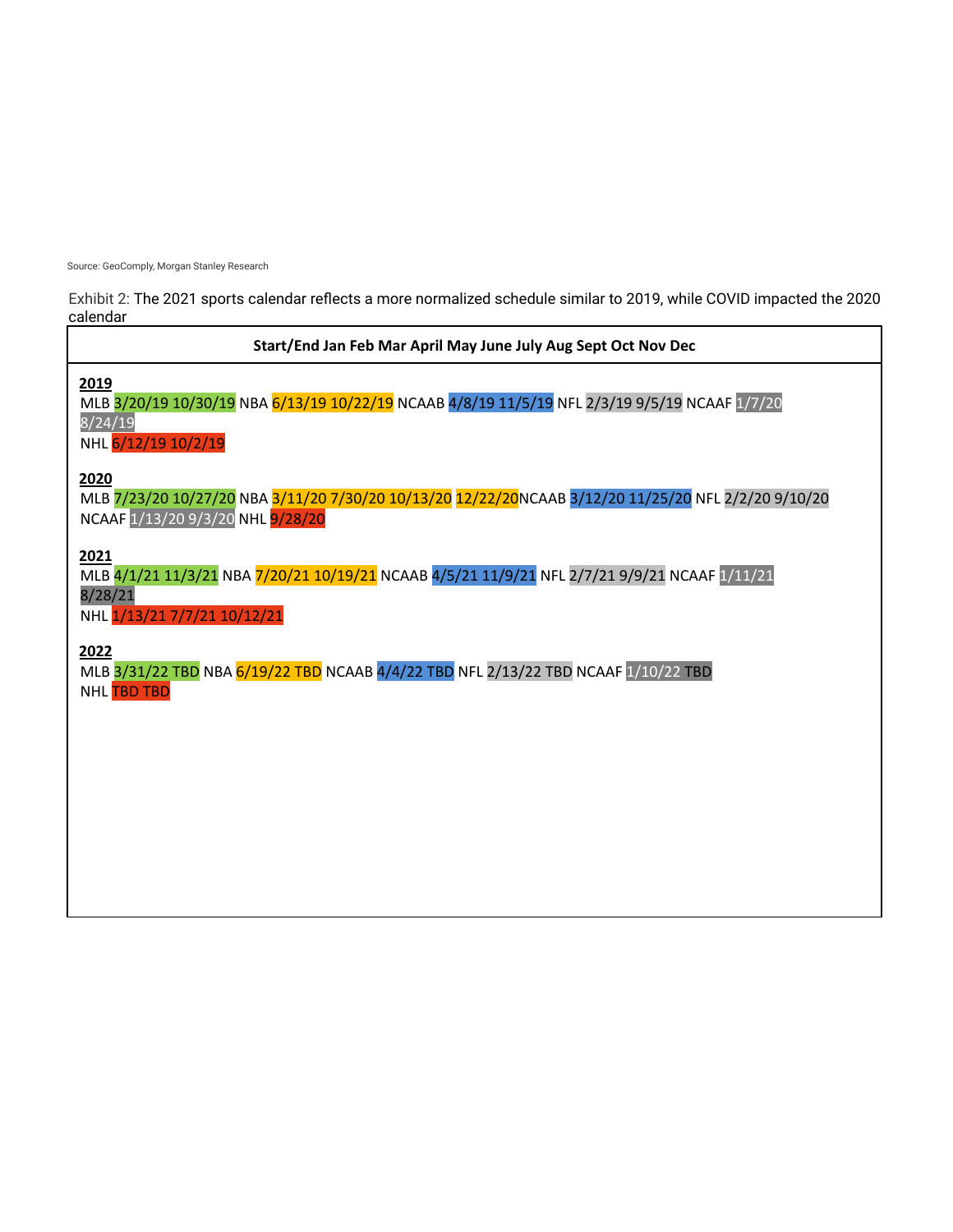Source: Morgan Stanley Research

## **UPDATE**

| Games by Month: Jan Feb Mar April May June July Aug Sept Oct Nov Dec                                                   | <b>Total</b> |
|------------------------------------------------------------------------------------------------------------------------|--------------|
| 2019                                                                                                                   | 2,467        |
| MLB 55 392 415 403 365 410 390 37 NBA 221 158 224 127 29 5 68 215 220 NFL 10 1 63 59 57 77 NCAAF 6 83 257 220          | 1,267        |
| 277 41 NHL 169 210 230 108 25 5 195 220 210 Total 406 369 509 627 469 413 365 493 710 579 769 548                      | 267          |
|                                                                                                                        | 884          |
| 2020                                                                                                                   | 1,372        |
| MLB 114 423 375 41 NBA 222 168 78 8 123 36 5 67 NFL 10 1 48 58 70 64 NCAAF 10 79 179 182 119 NHL 166 218 73            | 6,257        |
| 105 25 Total 408 387 151 0 0 0 122 651 563 283 252 250                                                                 |              |
| 2021                                                                                                                   | 953          |
| MLB 392 418 396 375 410 394 81 1 NBA 222 212 204 240 173 45 8 93 225 210 NFL 28 1 49 72 59 60 NCAAF 9 5 307            | 707          |
| 270 256 43 NHL <mark>134 180 234 223 146 32 3 131 209 153</mark> Total 393 393 438 855 737 473 386 415 750 647 750 466 | 251          |
|                                                                                                                        | 569          |
|                                                                                                                        | 587          |
|                                                                                                                        | 3,067        |
|                                                                                                                        |              |
|                                                                                                                        | 2,467        |
|                                                                                                                        | 1,632        |
|                                                                                                                        | 269          |
|                                                                                                                        | 890          |
|                                                                                                                        | 1,445        |
|                                                                                                                        | 6,703        |
| Y/Y Growth -4% 2% 190% NA NA NA 216% -36% 33% 129% 198% 86%                                                            | 119%         |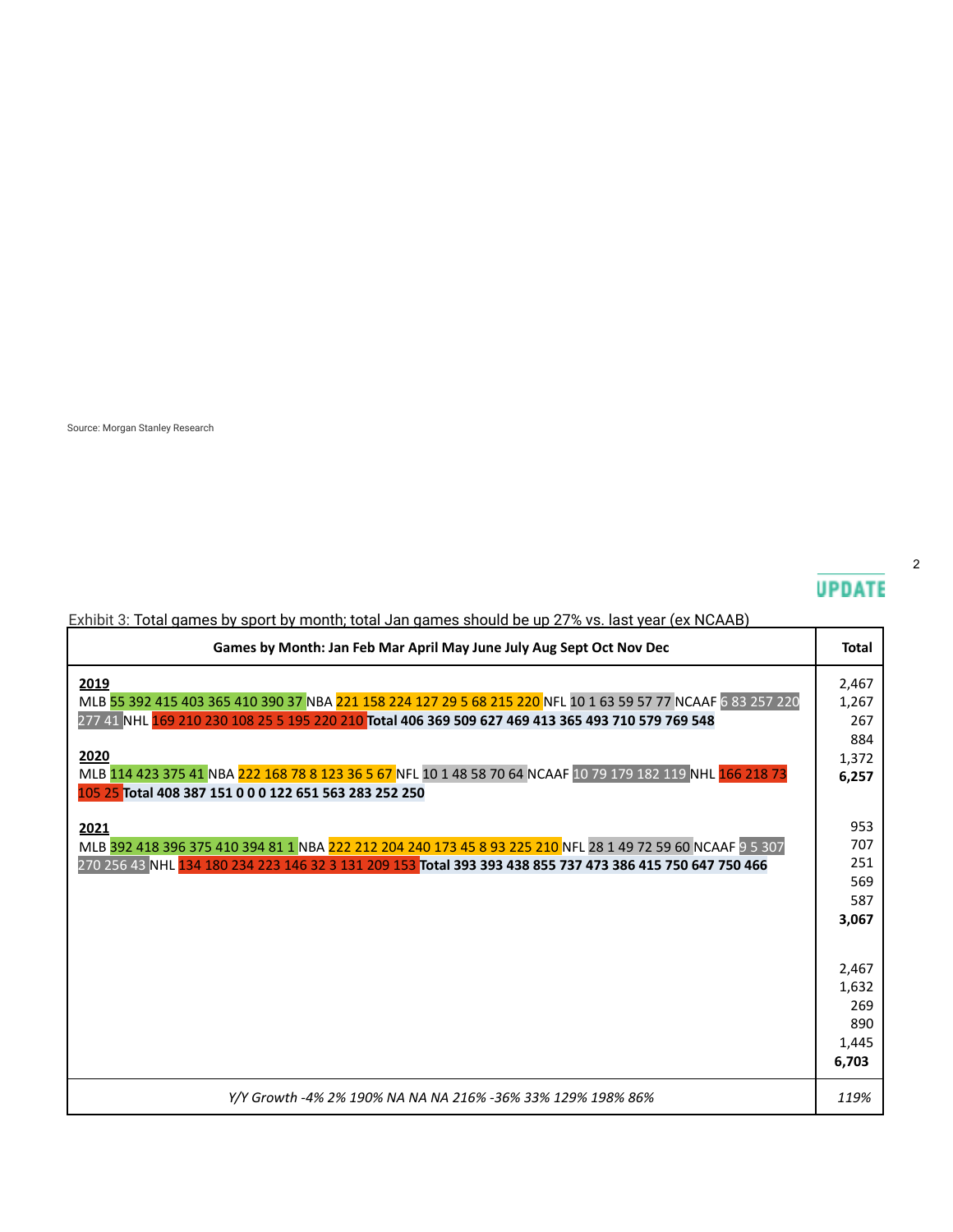| <u>2022</u><br>MLB 15 397 416 397 378 411 386 66 1 NBA 227 160 225 119 39 6 NA NA NA NFL 44 1 NA NA NA NA NCAAF 7 NA NA<br>NA NA NA NHL 222 56 233 230 39 39 6 NA NA NA Total 500 217 473 746 494 442 384 NA NA NA NA NA | 2,467<br><b>NA</b><br><b>NA</b><br><b>NA</b><br><b>NA</b><br><b>NA</b> |
|--------------------------------------------------------------------------------------------------------------------------------------------------------------------------------------------------------------------------|------------------------------------------------------------------------|
| Y/Y Growth 27% -45% 8% -13% -33% -7% -1% NA NA NA NA NA                                                                                                                                                                  | NA                                                                     |

Footnotes: Assumes 35 postseason games in Oct for 2021 MLB season; games may extend into Nov, if necessary. 2020 NCAAF season held National Championship on 1/11/21, but was<br>followed bytwo postponed regular season games on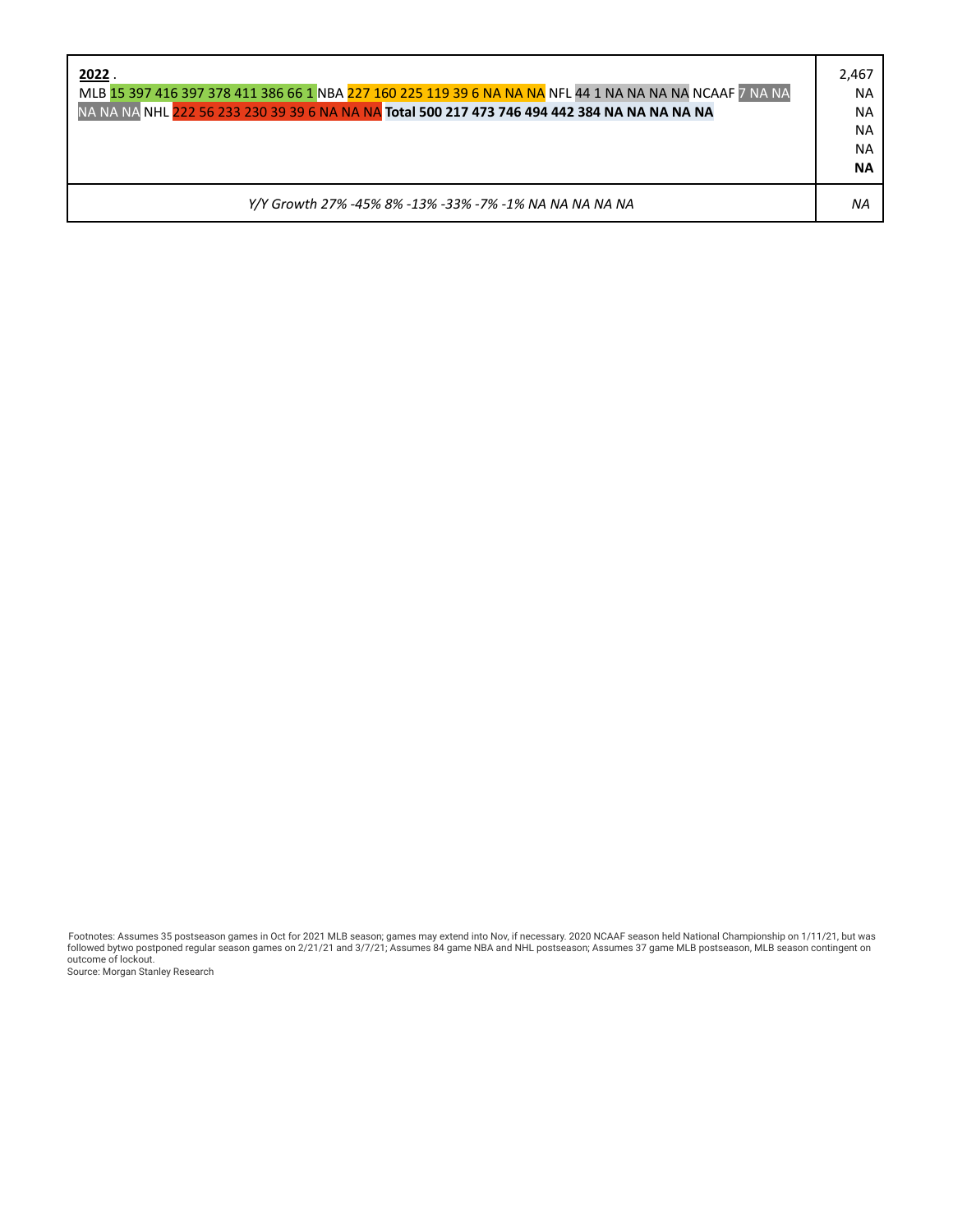3

## **Disclosure Section**

The information and opinions in Morgan Stanley Research were prepared by Morgan Stanley & Co. LLC, and/or Morgan Stanley C.T.V.M. S.A., and/or Morgan Stanley Mexico, Casa de Bolsa, S.A. de C.V., and/or Morgan Stanley Canada Limited. As used in this disclosure section, "Morgan Stanley" includes Morgan Stanley & Co. LLC, Morgan Stanley C.T.V.M. S.A., Morgan Stanley Mexico, Casa de Bolsa, S.A. de C.V., Morgan Stanley Canada Limited and their affiliates as necessary.

For important disclosures, stock price charts and equity rating histories regarding companies that are the subject of this report, please see the Morgan Stanley Research Disclosure Website at www.morganstanley.com/researchdisclosures, or contact your investment representative or Morgan Stanley Research at 1585 Broadway, (Attention: Research Management), New York, NY, 10036 USA.

For valuation methodology and risks associated with any recommendation, rating or price target referenced in this research report, please contact the Client Support Team as follows: US/Canada +1 800 303-2495; Hong Kong +852 2848-5999; Latin America +1 718 754-5444 (U.S.); London +44 (0)20-7425-8169; Singapore +65 6834-6860; Sydney +61 (0)2-9770-1505; Tokyo +81 (0)3-6836-9000. Alternatively you may contact your investment representative or Morgan Stanley Research at 1585 Broadway, (Attention: Research Management), New York, NY 10036 USA.

#### **Analyst Certification**

The following analysts hereby certify that their views about the companies and their securities discussed in this report are accurately expressed and that they have not received and will not receive direct or indirect compensation in exchange for expressing specific recommendations or views in this report: Thomas Allen; Ed Young.

#### .**Global Research Conflict Management Policy**

Morgan Stanley Research has been published in accordance with our conflict management policy, which is available at www.morganstanley.com/institutional/research/conflictpolicies. A Portuguese version of the policy can be found at

www.morganstanley.com.br **Important Regulatory Disclosures on Subject Companies** As of December 31, 2021, Morgan Stanley beneficially owned 1% or more of a class of common equity securities of the following companies covered in Morgan Stanley Research: Boyd Gaming Corporation, Caesars Entertainment Inc., Choice Hotels International Inc, DiamondRock Hospitality Co, DraftKings Inc, Gaming and Leisure Properties Inc, Hyatt Hotels Corporation,

Marriott International Inc., Membership Collective Group, MGM Resorts International, Penn National Gaming, Inc., VICI Properties Inc, Wynn Resorts, Limited, Xenia Hotels & Resorts Inc. Within the last <sup>12</sup> months, Morgan Stanley managed or

co-managed a public offering (or 144A offering) of securities of DraftKings Inc, Host Hotels & Resorts, Inc., Membership Collective Group, MGM Growth Properties LLC, MGM Resorts International, Sportradar Group AG, VICI Properties Inc, Xenia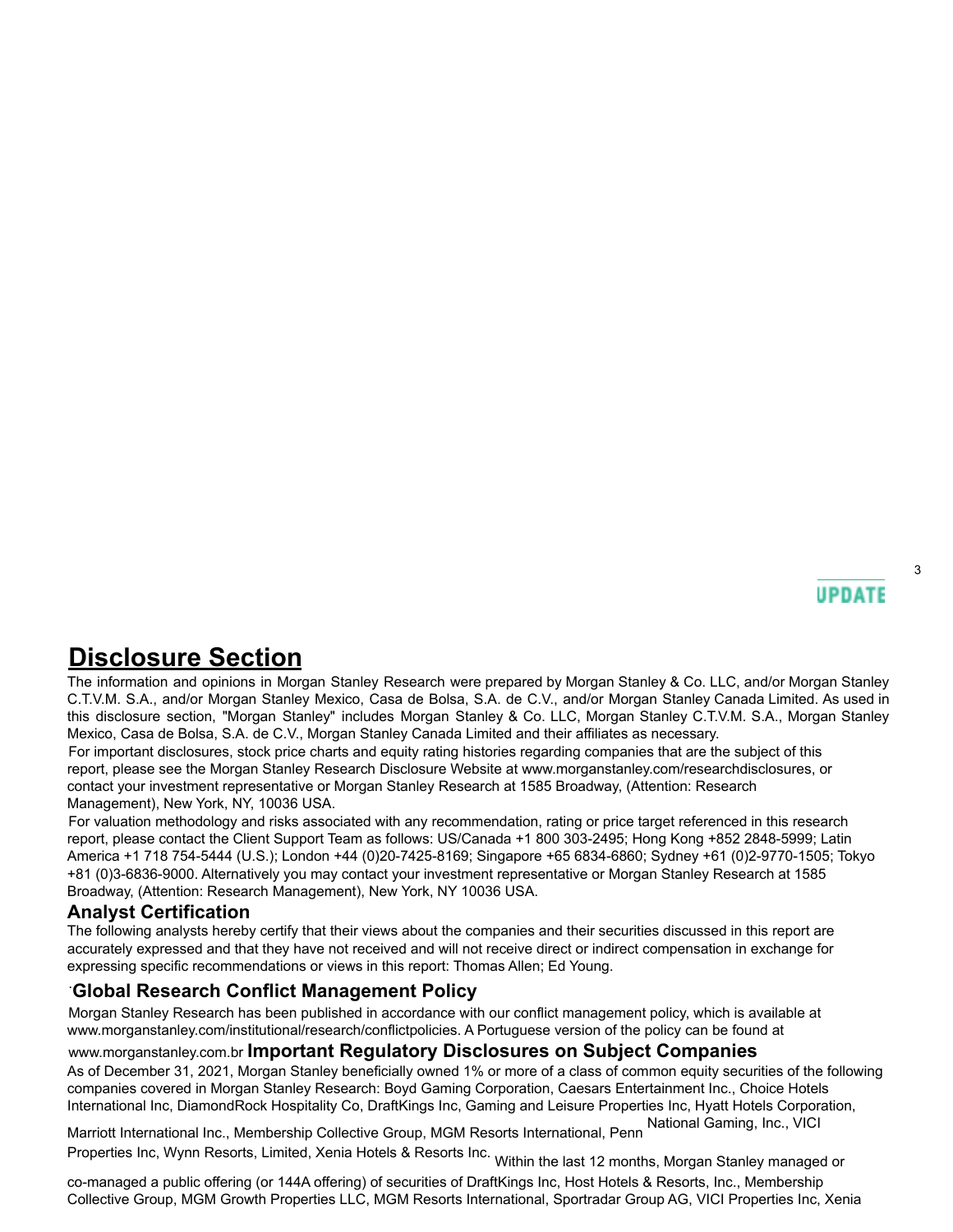Hotels & Resorts Inc. Within the last <sup>12</sup> months, Morgan Stanley has received compensation for investment banking services from Caesars Entertainment Inc., DraftKings Inc, Host Hotels & Resorts, Inc., Membership Collective Group, MGM Growth Properties LLC, MGM Resorts International, VICI Properties Inc, Xenia Hotels & Resorts Inc.

In the next 3 months, Morgan Stanley expects to receive or intends to seek compensation for investment banking services from Boyd Gaming Corporation, Caesars Entertainment Inc., Choice Hotels International Inc, DraftKings Inc, Hilton Worldwide Holdings Inc, Host Hotels & Resorts, Inc., Hyatt Hotels Corporation, Las Vegas Sands Corp., Marriott International Inc.,

Membership Collective Group, MGM Growth Properties LLC, MGM Resorts International, Penn National Gaming, Inc., Sportradar Group AG, Sunstone Hotel Investors Inc, VICI Properties Inc, Wynn Resorts, Limited, Xenia Hotels & Resorts Inc. Within the last

12 months, Morgan Stanley has received compensation for products and services other than investment banking services from

Hilton Worldwide Holdings Inc, Hyatt Hotels Corporation, Las Vegas Sands Corp., Marriott International Inc., MGM Resorts

International, Penn National Gaming, Inc., Wynn Resorts, Limited. Within the last 12 months, Morgan Stanley has provided or is providing investment banking services to, or has an investment banking client relationship with, the following company: Boyd Gaming Corporation, Caesars Entertainment Inc., Choice Hotels International Inc, DraftKings Inc, Hilton Worldwide Holdings Inc, Host Hotels & Resorts, Inc., Hyatt Hotels Corporation, Las Vegas Sands Corp., Marriott International Inc., Membership Collective Group, MGM Growth Properties LLC, MGM Resorts International, Penn National Gaming, Inc., Sportradar Group AG, Sunstone

Hotel Investors Inc, VICI Properties Inc, Wynn Resorts, Limited, Xenia Hotels & Resorts Inc. Within the last <sup>12</sup> months, Morgan Stanley has either provided or is providing non-investment banking, securities-related services to and/or in the past has entered into an agreement to provide services or has a client relationship with the following company: DraftKings Inc, Hilton Worldwide Holdings Inc, Hyatt Hotels Corporation, Las Vegas Sands Corp., Marriott International Inc., MGM Growth Properties LLC, MGM Resorts International, Penn National Gaming, Inc., VICI Properties Inc, Wynn Resorts, Limited, Xenia Hotels & Resorts Inc. Morgan Stanley & Co. LLC makes a market in the securities of Boyd Gaming Corporation, Caesars Entertainment Inc., Choice Hotels International Inc, DiamondRock Hospitality Co, Gaming and Leisure Properties Inc, Hilton Worldwide Holdings Inc, Host Hotels & Resorts, Inc., Hyatt Hotels Corporation, Las Vegas Sands Corp., Marriott International Inc., Membership Collective Group, MGM Growth Properties LLC, MGM Resorts International, Penn National Gaming, Inc., Sunstone Hotel Investors Inc, Wynn Resorts, Limited, Xenia Hotels & Resorts Inc.

The equity research analysts or strategists principally responsible for the preparation of Morgan Stanley Research have received compensation based upon various factors, including quality of research, investor client feedback, stock picking, competitive factors, firm revenues and overall investment banking revenues. Equity Research analysts' or strategists' compensation is not linked to investment banking or capital markets transactions performed by Morgan Stanley or the profitability or revenues of particular trading desks.

Morgan Stanley and its affiliates do business that relates to companies/instruments covered in Morgan Stanley Research, including market making, providing liquidity, fund management, commercial banking, extension of credit, investment services and investment banking. Morgan Stanley sells to and buys from customers the securities/instruments of companies covered in Morgan Stanley Research on a principal basis. Morgan Stanley may have a position in the debt of the Company or instruments discussed in this report. Morgan Stanley trades or may trade as principal in the debt securities (or in related derivatives) that are the subject of the debt research report.

Certain disclosures listed above are also for compliance with applicable regulations in non-US jurisdictions.

#### **STOCK RATINGS**

Morgan Stanley uses a relative rating system using terms such as Overweight, Equal-weight, Not-Rated or Underweight (see definitions below). Morgan Stanley does not assign ratings of Buy, Hold or Sell to the stocks we cover. Overweight, Equal-weight, Not-Rated and Underweight are not the equivalent of buy, hold and sell. Investors should carefully read the definitions of all ratings used in Morgan Stanley Research. In addition, since Morgan Stanley Research contains more complete information concerning the analyst's views, investors should carefully read Morgan Stanley Research, in its entirety, and not infer the contents from the rating alone. In any case, ratings (or research) should not be used or relied upon as investment advice. An investor's decision to buy or sell a stock should depend on individual circumstances (such as the investor's existing holdings) and other considerations.

#### **Global Stock Ratings Distribution**

(as of December 31, 2021)

## **UPDATE**

4

The Stock Ratings described below apply to Morgan Stanley's Fundamental Equity Research and do not apply to Debt Research produced by the Firm. For disclosure purposes only (in accordance with FINRA requirements), we include the category headings of Buy, Hold, and Sell alongside our ratings of Overweight, Equal-weight, Not-Rated and Underweight. Morgan Stanley does not assign ratings of Buy, Hold or Sell to the stocks we cover. Overweight,

Equal-weight, Not-Rated and Underweight are not the equivalent of buy, hold, and sell but represent recommended relative weightings (see definitions below). To satisfy regulatory requirements, we correspond Overweight, our most positive stock rating, with a buy recommendation; we correspond Equal-weight and Not-Rated to hold and Underweight to sell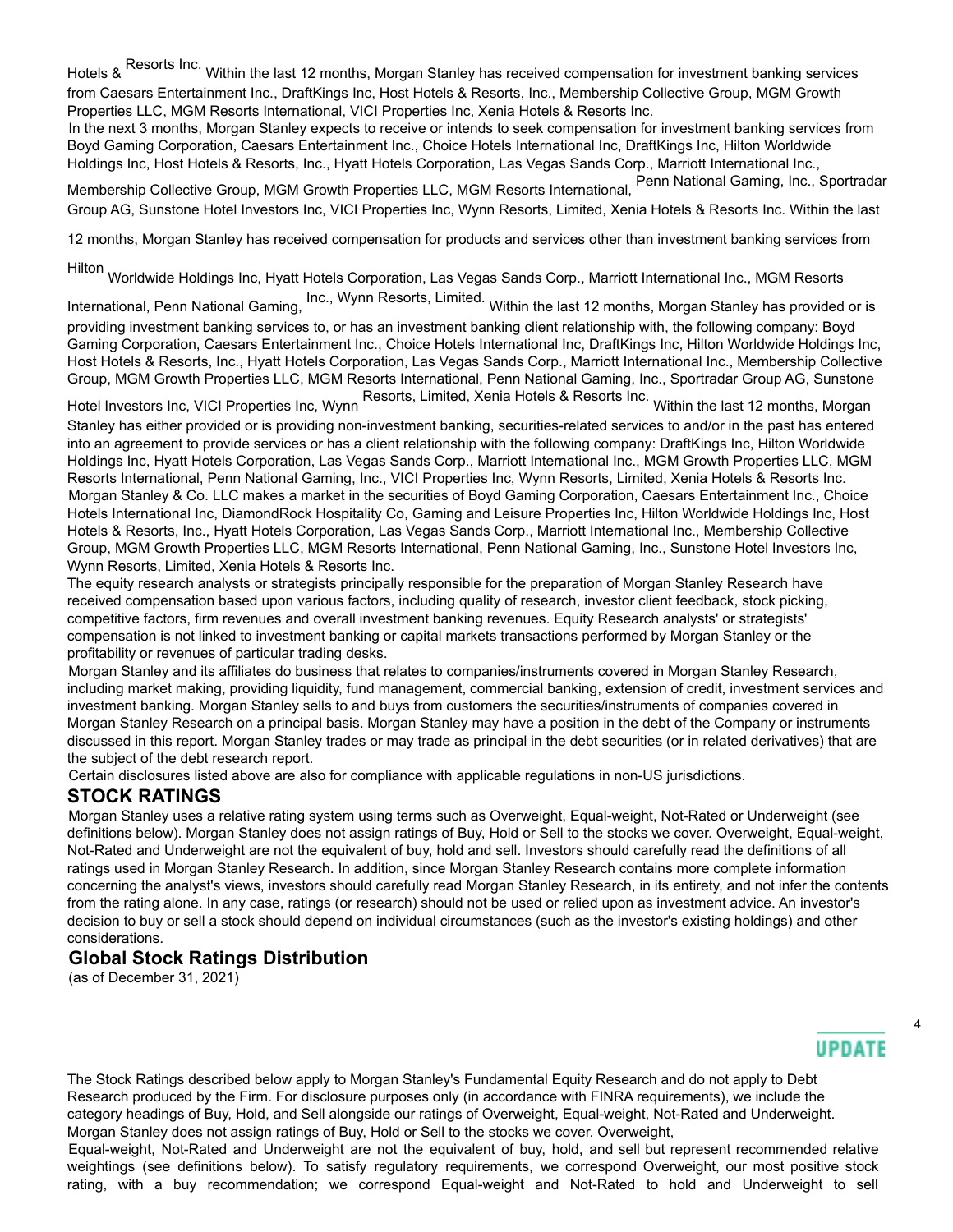**CATEGORY** 

COVERAGE UNIVERSE INVESTMENTBANKING CLIENTS (IBC) OTHER MATERIAL INVESTMENTSERVICES CLIENTS (MISC) STOCK RATING TOTAL COUNT % OF TOTAL IBC % OF RATING **CATEGORY** COUNT % OF TOTAL OTHER **MISC** 

COUNT % OF **Overweight/Buy 1505 42% 403 45% 27% 671 42% Equal-weight/Hold 1547 43% 402 45% 26% 695 44% Not-Rated/Hold 0 0% 0 0% 0% 0 0% Underweight/Sell 544 15% 90 10% 17% 220 14% TOTAL 3,596 895 1586**

Data include common stock and ADRs currently assigned ratings. Investment Banking Clients are companies from whom Morgan Stanley received investment banking compensation in the last 12 months. Due to rounding off of decimals, the percentages provided in the "% of total" column may not add up to exactly 100 percent.

#### **Analyst Stock Ratings**

Overweight (O). The stock's total return is expected to exceed the average total return of the analyst's industry (or industry team's) coverage universe, on a risk-adjusted basis, over the next 12-18 months.

Equal-weight (E). The stock's total return is expected to be in line with the average total return of the analyst's industry (or industry team's) coverage universe, on a risk-adjusted basis, over the next 12-18 months.

Not-Rated (NR). Currently the analyst does not have adequate conviction about the stock's total return relative to the average total return of the analyst's industry (or industry team's) coverage universe, on a risk-adjusted basis, over the next 12-18 months.

Underweight (U). The stock's total return is expected to be below the average total return of the analyst's industry (or industry team's) coverage universe, on a risk-adjusted basis, over the next 12-18 months.

Unless otherwise specified, the time frame for price targets included in Morgan Stanley Research is 12 to 18 months.

#### **Analyst Industry Views**

Attractive (A): The analyst expects the performance of his or her industry coverage universe over the next 12-18 months to be attractive vs. the relevant broad market benchmark, as indicated below.

In-Line (I): The analyst expects the performance of his or her industry coverage universe over the next 12-18 months to be in line with the relevant broad market benchmark, as indicated below.

Cautious (C): The analyst views the performance of his or her industry coverage universe over the next 12-18 months with caution vs. the relevant broad market benchmark, as indicated below.

Benchmarks for each region are as follows: North America - S&P 500; Latin America - relevant MSCI country index or MSCI Latin America Index; Europe - MSCI Europe; Japan - TOPIX; Asia - relevant MSCI country index or MSCI sub-regional index or

#### MSCI AC Asia Pacific ex Japan Index. **Important Disclosures for Morgan Stanley Smith Barney LLC &**

**E\*TRADE Securities LLC Customers** Important disclosures regarding the relationship between the companies that are the subject of Morgan Stanley Research and Morgan Stanley Smith Barney LLC or Morgan Stanley or any of their affiliates, are available on the Morgan Stanley Wealth Management disclosure website at

www.morganstanley.com/online/researchdisclosures. For Morgan Stanley specific disclosures, you may refer to www.morganstanley.com/researchdisclosures.

Each Morgan Stanley research report is reviewed and approved on behalf of Morgan Stanley Smith Barney LLC and E\*TRADE Securities LLC. This review and approval is conducted by the same person who reviews the research report on behalf of Morgan

Stanley. This could create a conflict of interest. **Other Important Disclosures**

Morgan Stanley & Co. International PLC and its affiliates have a significant financial interest in the debt securities of Boyd Gaming Corporation, Choice Hotels International Inc, DraftKings Inc, Las Vegas Sands Corp., Marriott International Inc., MGM Resorts International.

Morgan Stanley Research policy is to update research reports as and when the Research Analyst and Research Management deem appropriate, based on developments with the issuer, the sector, or the market that may have a material impact on the research views or opinions stated therein. In addition, certain Research publications are intended to be updated on a regular periodic basis (weekly/monthly/quarterly/annual) and will ordinarily be updated with that frequency, unless the Research Analyst and Research Management determine that a different publication schedule is appropriate based on current conditions. Morgan Stanley is not acting as a municipal advisor and the opinions or views contained herein are not intended to be, and do not constitute, advice within the meaning of Section 975 of the Dodd-Frank Wall Street Reform and Consumer Protection Act. Morgan Stanley produces an equity research product called a "Tactical Idea." Views contained in a "Tactical Idea" on a particular stock may be contrary to the recommendations or views expressed in research on the same stock. This may be the result of differing time horizons, methodologies, market events, or other factors. For all research available on a particular stock, please contact your sales representative or go to Matrix at http://www.morganstanley.com/matrix. Morgan Stanley Research is provided to our clients through our proprietary research portal on Matrix and also distributed electronically by Morgan Stanley to clients. Certain, but not all, Morgan Stanley Research products are also made available to clients through third-party vendors or redistributed to clients through alternate electronic means as a convenience. For access to all available Morgan Stanley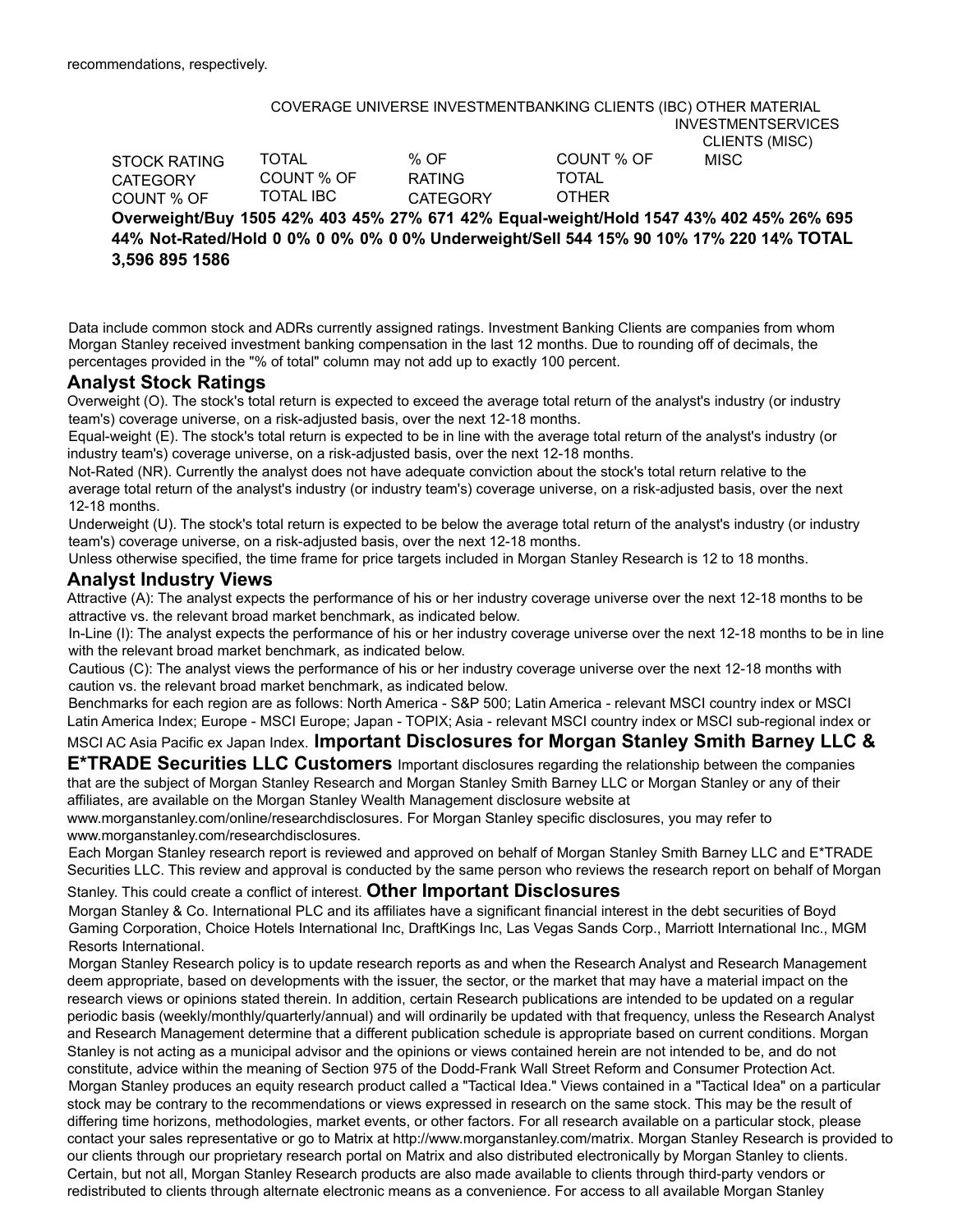Research, please contact your sales representative or go to Matrix at http://www.morganstanley.com/matrix. Any access and/or use of Morgan Stanley Research is subject to Morgan Stanley's Terms of Use (http://www.morganstanley.com/terms.html). By accessing and/or using Morgan Stanley Research, you are indicating that you have read and agree to be bound by our Terms of Use

### UPDATE

5

(http://www.morganstanley.com/terms.html). In addition you consent to Morgan Stanley processing your personal data and using cookies in accordance with our Privacy Policy and our Global Cookies Policy

(http://www.morganstanley.com/privacy\_pledge.html), including for the purposes of setting your preferences and to collect readership data so that we can deliver better and more personalized service and products to you. To find out more information about how Morgan Stanley processes personal data, how we use cookies and how to reject cookies see our Privacy Policy and our Global Cookies Policy (http://www.morganstanley.com/privacy\_pledge.html).

If you do not agree to our Terms of Use and/or if you do not wish to provide your consent to Morgan Stanley processing your personal data or using cookies please do not access our research.

Morgan Stanley Research does not provide individually tailored investment advice. Morgan Stanley Research has been prepared without regard to the circumstances and objectives of those who receive it. Morgan Stanley recommends that investors independently evaluate particular investments and strategies, and encourages investors to seek the advice of a financial adviser. The appropriateness of an investment or strategy will depend on an investor's circumstances and objectives. The securities, instruments, or strategies discussed in Morgan Stanley Research may not be suitable for all investors, and certain investors may not be eligible to purchase or participate in some or all of them. Morgan Stanley Research is not an offer to buy or sell or the solicitation of an offer to buy or sell any security/instrument or to participate in any particular trading strategy. The value of and income from your investments may vary because of changes in interest rates, foreign exchange rates, default rates, prepayment rates, securities/instruments prices, market indexes, operational or financial conditions of companies or other factors. There may be time limitations on the exercise of options or other rights in securities/instruments transactions. Past performance is not necessarily a guide to future performance. Estimates of future performance are based on assumptions that may not be realized. If provided, and unless otherwise stated, the closing price on the cover page is that of the primary exchange for the subject company's securities/instruments.

The fixed income research analysts, strategists or economists principally responsible for the preparation of Morgan Stanley Research have received compensation based upon various factors, including quality, accuracy and value of research, firm profitability or revenues (which include fixed income trading and capital markets profitability or revenues), client feedback and competitive factors. Fixed Income Research analysts', strategists' or economists' compensation is not linked to investment banking or capital markets transactions performed by Morgan Stanley or the profitability or revenues of particular trading desks. The "Important Regulatory Disclosures on Subject Companies" section in Morgan Stanley Research lists all companies mentioned where Morgan Stanley owns 1% or more of a class of common equity securities of the companies. For all other companies mentioned in Morgan Stanley Research, Morgan Stanley may have an investment of less than 1% in securities/instruments or derivatives of securities/instruments of companies and may trade them in ways different from those discussed in Morgan Stanley Research. Employees of Morgan Stanley not involved in the preparation of Morgan Stanley Research may have investments in securities/instruments or derivatives of securities/instruments of companies mentioned and

may trade them in ways different from those discussed in Morgan Stanley Research. Derivatives may be issued by Morgan

Stanley or associated persons. With the exception of information regarding Morgan Stanley, Morgan Stanley Research is based on public information. Morgan Stanley makes every effort to use reliable, comprehensive information, but we make no representation that it is accurate or complete. We have no obligation to tell you when opinions or information in Morgan Stanley Research change apart from when we intend to discontinue equity research coverage of a subject company. Facts and views presented in Morgan Stanley Research have not been reviewed by, and may not reflect information known to, professionals in other Morgan Stanley business areas, including investment banking personnel.

Morgan Stanley Research personnel may participate in company events such as site visits and are generally prohibited from accepting payment by the company of associated expenses unless pre-approved by authorized members of Research management.

Morgan Stanley may make investment decisions that are inconsistent with the recommendations or views in this report. To our readers based in Taiwan or trading in Taiwan securities/instruments: Information on securities/instruments that trade in Taiwan is distributed by Morgan Stanley Taiwan Limited ("MSTL"). Such information is for your reference only. The reader should independently evaluate the investment risks and is solely responsible for their investment decisions. Morgan Stanley Research may not be distributed to the public media or quoted or used by the public media without the express written consent of Morgan Stanley. Any non-customer reader within the scope of Article 7-1 of the Taiwan Stock Exchange Recommendation Regulations accessing and/or receiving Morgan Stanley Research is not permitted to provide Morgan Stanley Research to any third party (including but not limited to related parties, affiliated companies and any other third parties) or engage in any activities regarding Morgan Stanley Research which may create or give the appearance of creating a conflict of interest. Information on securities/instruments that do not trade in Taiwan is for informational purposes only and is not to be construed as a recommendation or a solicitation to trade in such securities/instruments. MSTL may not execute transactions for clients in these securities/instruments.

Morgan Stanley is not incorporated under PRC law and the research in relation to this report is conducted outside the PRC. Morgan Stanley Research does not constitute an offer to sell or the solicitation of an offer to buy any securities in the PRC.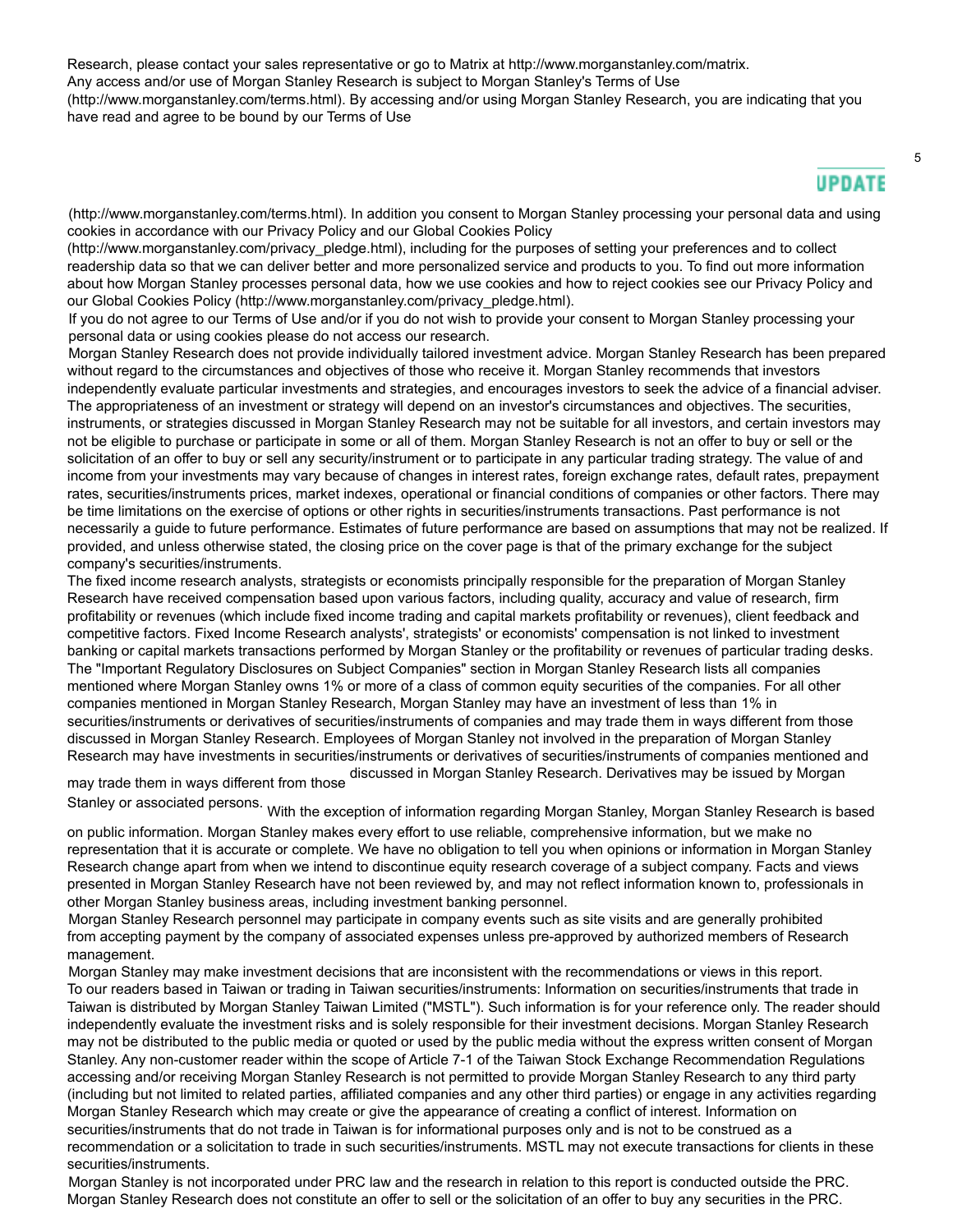PRC investors shall have the relevant qualifications to invest in such securities and shall be responsible for obtaining all relevant approvals, licenses, verifications and/or registrations from the relevant governmental authorities themselves. Neither this report nor any part of it is intended as, or shall constitute, provision of any consultancy or advisory service of securities investment as defined under PRC law. Such information is provided for your reference only.

Morgan Stanley Research is disseminated in Brazil by Morgan Stanley C.T.V.M. S.A. located at Av. Brigadeiro Faria Lima, 3600, 6th floor, São Paulo - SP, Brazil; and is regulated by the Comissão de Valores Mobiliários; in Mexico by Morgan Stanley México, Casa de Bolsa, S.A. de C.V which is regulated by Comision Nacional Bancaria y de Valores. Paseo de los Tamarindos 90, Torre 1, Col. Bosques de las Lomas Floor 29, 05120 Mexico City; in Japan by Morgan Stanley MUFG Securities Co., Ltd. and, for Commodities related research reports only, Morgan Stanley Capital Group Japan Co., Ltd; in Hong Kong by Morgan Stanley Asia Limited (which accepts responsibility for its contents) and by Morgan Stanley Asia International Limited, Hong Kong Branch; in Singapore by Morgan Stanley Asia (Singapore) Pte. (Registration number 199206298Z) and/or Morgan Stanley Asia (Singapore) Securities Pte Ltd (Registration number 200008434H), regulated by the Monetary Authority of Singapore (which accepts legal responsibility for its contents and should be contacted with respect to any matters arising from, or in connection with, Morgan Stanley Research) and by Morgan Stanley Asia International Limited, Singapore Branch (Registration number T11FC0207F); in Australia to "wholesale clients" within the meaning of the Australian Corporations Act by Morgan Stanley Australia Limited A.B.N. 67 003 734 576, holder of Australian financial services license No. 233742, which accepts responsibility for its contents; in Australia to "wholesale clients" and "retail clients" within the meaning of the Australian Corporations Act by Morgan Stanley Wealth Management Australia Pty Ltd (A.B.N. 19 009 145 555, holder of Australian financial services license No. 240813, which accepts responsibility for its contents; in Korea by Morgan Stanley & Co International plc, Seoul Branch; in India by Morgan Stanley India Company Private Limited; in Canada by Morgan Stanley Canada Limited, which has approved of and takes responsibility for its contents in Canada; in Germany and the European Economic Area where required by Morgan Stanley Europe S.E., authorised and regulated by Bundesanstalt fuer Finanzdienstleistungsaufsicht (BaFin) under the reference number 149169; in the US by Morgan Stanley & Co. LLC, which accepts responsibility for its contents. Morgan Stanley & Co. International plc, authorized by the Prudential Regulatory Authority and regulated by the Financial Conduct Authority and the Prudential Regulatory Authority, disseminates in the UK research that it has prepared, and approves solely for the purposes of section 21 of the Financial Services and Markets Act 2000, research which has been prepared by any of its affiliates. RMB Morgan Stanley Proprietary Limited is a member of the JSE Limited and A2X(Pty) Ltd. RMB Morgan Stanley Proprietary Limited is a joint venture owned equally by Morgan Stanley International Holdings Inc. and RMB Investment Advisory (Proprietary) Limited, which is wholly owned by FirstRand Limited. The information in Morgan Stanley Research is being disseminated by Morgan Stanley Saudi Arabia, regulated by the Capital Market Authority in the Kingdom of Saudi Arabia , and is directed at Sophisticated investors only. Morgan Stanley Hong Kong Securities Limited is the liquidity provider/market maker for securities of Las Vegas Sands Corp. listed on the Stock Exchange of Hong Kong Limited. An updated list can be found on HKEx website: http://www.hkex.com.hk.

## **UPDATE**

6

The information in Morgan Stanley Research is being communicated by Morgan Stanley & Co. International plc (DIFC Branch), regulated by the Dubai Financial Services Authority (the DFSA), and is directed at Professional Clients only, as defined by the DFSA. The financial products or financial services to which this research relates will only be made available to a customer who we are satisfied meets the regulatory criteria to be a Professional Client. The information in Morgan Stanley Research is being communicated by Morgan Stanley & Co. International plc (QFC Branch), regulated by the Qatar Financial Centre Regulatory Authority (the QFCRA), and is directed at business customers and market counterparties only and is not intended for Retail Customers as defined by the QFCRA.

As required by the Capital Markets Board of Turkey, investment information, comments and recommendations stated here, are not within the scope of investment advisory activity. Investment advisory service is provided exclusively to persons based on their risk and income preferences by the authorized firms. Comments and recommendations stated here are general in nature. These opinions may not fit to your financial status, risk and return preferences. For this reason, to make an investment decision by relying solely to this information stated here may not bring about outcomes that fit your expectations. The trademarks and service marks contained in Morgan Stanley Research are the property of their respective owners. Third-party data providers make no warranties or representations relating to the accuracy, completeness, or timeliness of the data they provide and shall not have liability for any damages relating to such data. The Global Industry Classification Standard (GICS) was developed by and is the exclusive property of MSCI and S&P. Morgan Stanley Research, or any portion thereof may not be reprinted, sold or redistributed without the written consent of Morgan Stanley. Indicators and trackers referenced in Morgan Stanley Research may not be used as, or treated as, a benchmark under Regulation EU 2016/1011, or any other similar framework.

The issuers and/or fixed income products recommended or discussed in certain fixed income research reports may not be continuously followed. Accordingly, investors should regard those fixed income research reports as providing stand-alone analysis and should not expect continuing analysis or additional reports relating to such issuers and/or individual fixed income products.

**INDUSTRYCOVERAGE: Gaming & Lodging**

**COMPANY(TICKER) RATING(ASOF) PRICE\* (01/21/2022)**

**ThomasAllen**